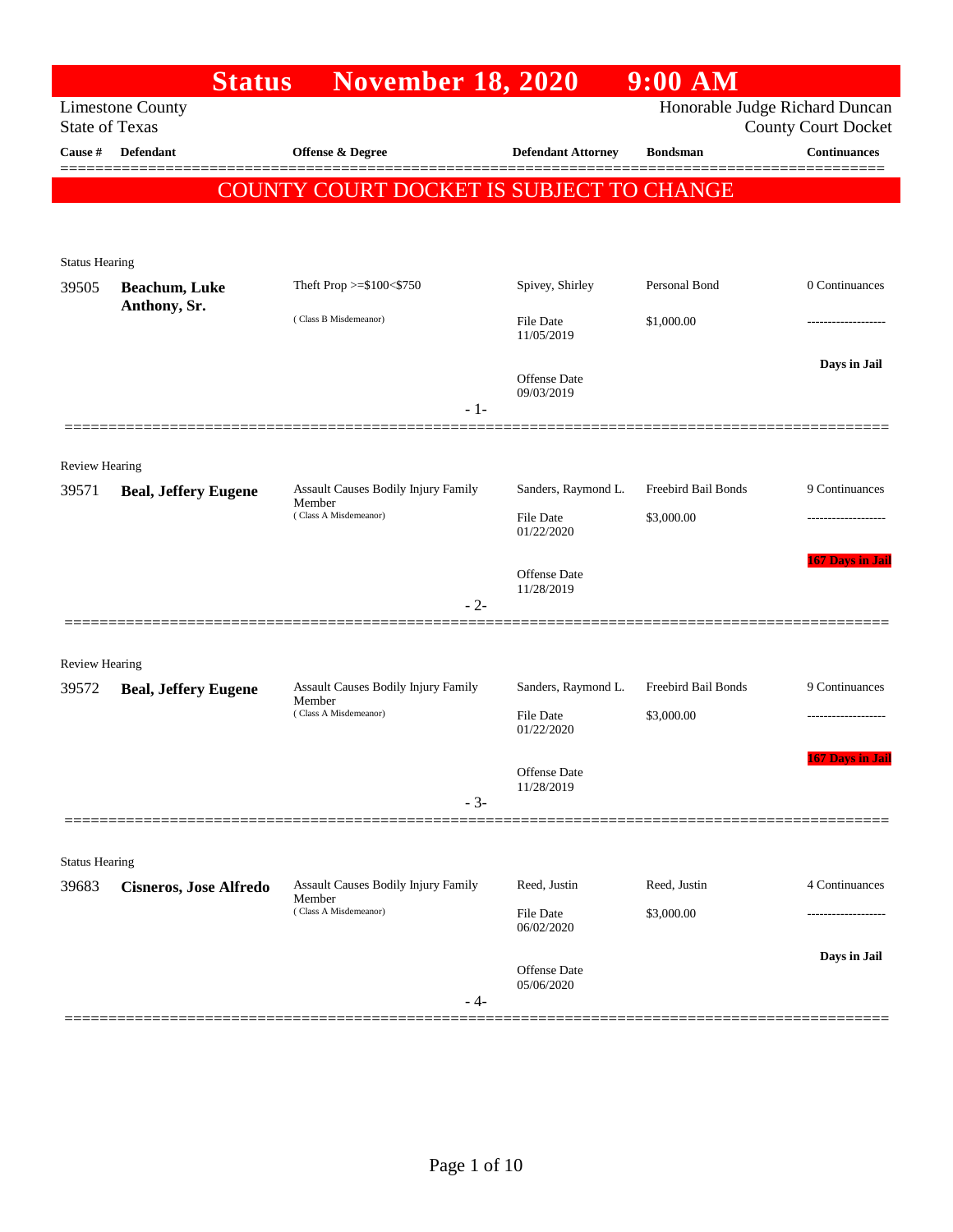|                         | <b>Status</b>                 | <b>November 18, 2020</b>                          |                                | $9:00$ AM           |                                |
|-------------------------|-------------------------------|---------------------------------------------------|--------------------------------|---------------------|--------------------------------|
|                         | <b>Limestone County</b>       |                                                   |                                |                     | Honorable Judge Richard Duncan |
| <b>State of Texas</b>   |                               |                                                   |                                |                     | <b>County Court Docket</b>     |
| Cause #                 | Defendant                     | Offense & Degree                                  | <b>Defendant Attorney</b>      | <b>Bondsman</b>     | <b>Continuances</b>            |
|                         |                               | COUNTY COURT DOCKET IS SUBJECT TO CHANGE          |                                |                     |                                |
|                         |                               |                                                   |                                |                     |                                |
|                         |                               |                                                   |                                |                     |                                |
| <b>Status Hearing</b>   |                               |                                                   |                                |                     |                                |
| 39684                   | <b>Cisneros, Jose Alfredo</b> | Assault Causes Bodily Injury Family<br>Member     | Reed, Justin                   | Reed, Justin        | 4 Continuances                 |
|                         |                               | (Class A Misdemeanor)                             | <b>File Date</b><br>06/02/2020 | \$3,000.00          |                                |
|                         |                               |                                                   |                                |                     | Days in Jail                   |
|                         |                               |                                                   | Offense Date<br>05/06/2020     |                     |                                |
|                         |                               | $-5-$                                             |                                |                     |                                |
|                         |                               |                                                   |                                |                     |                                |
| Review Hearing          |                               |                                                   |                                |                     |                                |
| 39546                   | <b>Collins, James</b>         | Driving W/Lic Inv W/Prev<br>Conv/Susp/W/O Fin Res | Keathley, Steve A.             | Freebird Bail Bonds | 0 Continuances                 |
|                         | <b>Deshane</b>                | (Class B Misdemeanor)                             | <b>File Date</b>               | \$2,000.00          |                                |
|                         |                               |                                                   | 12/26/2019                     |                     |                                |
|                         |                               |                                                   | Offense Date                   |                     | Days in Jail                   |
|                         |                               | - 6-                                              | 08/05/2019                     |                     |                                |
|                         |                               |                                                   |                                |                     |                                |
|                         |                               |                                                   |                                |                     |                                |
| Review Hearing<br>39547 | <b>Collins</b> , James        | Unl Carrying Weapon                               | Keathley, Steve A.             | Freebird Bail Bonds | 0 Continuances                 |
|                         | <b>Deshane</b>                |                                                   |                                |                     |                                |
|                         |                               | (Class A Misdemeanor)                             | <b>File Date</b><br>12/26/2019 | \$3,000.00          |                                |
|                         |                               |                                                   |                                |                     | Days in Jail                   |
|                         |                               |                                                   | Offense Date<br>08/05/2019     |                     |                                |
|                         |                               | $-7-$                                             |                                |                     |                                |
|                         |                               |                                                   |                                |                     |                                |
| Review Hearing          |                               |                                                   |                                |                     |                                |
| 39549                   | <b>Collins, Jeremy Jerrod</b> | Driving W/Lic Inv W/Prev<br>Conv/Susp/W/O Fin Res | Reed, Benjie                   | Reed, Benjie        | 0 Continuances                 |
|                         |                               | (Class B Misdemeanor)                             | <b>File Date</b>               | \$2,000.00          |                                |
|                         |                               |                                                   | 12/26/2019                     |                     |                                |
|                         |                               |                                                   | Offense Date                   |                     | Days in Jail                   |
|                         |                               | $-8-$                                             | 11/09/2019                     |                     |                                |
|                         |                               |                                                   |                                |                     |                                |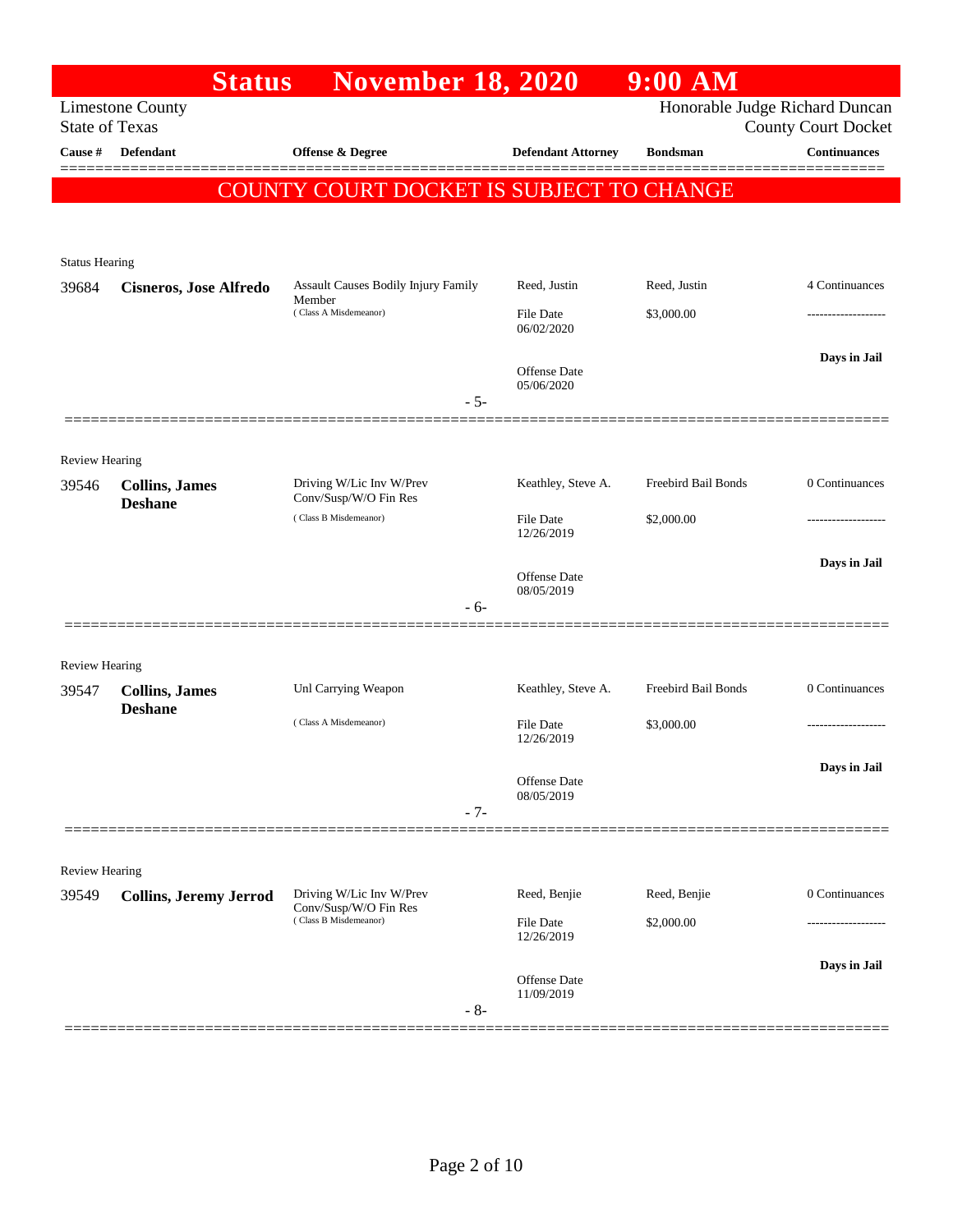|                       | <b>Status</b>                 | <b>November 18, 2020</b>                                        |                                                   | 9:00 AM                     |                                                              |
|-----------------------|-------------------------------|-----------------------------------------------------------------|---------------------------------------------------|-----------------------------|--------------------------------------------------------------|
| <b>State of Texas</b> | <b>Limestone County</b>       |                                                                 |                                                   |                             | Honorable Judge Richard Duncan<br><b>County Court Docket</b> |
| Cause #               | <b>Defendant</b>              | <b>Offense &amp; Degree</b>                                     | <b>Defendant Attorney</b>                         | <b>Bondsman</b>             | <b>Continuances</b>                                          |
|                       |                               | COUNTY COURT DOCKET IS SUBJECT TO CHANGE                        |                                                   |                             |                                                              |
|                       |                               |                                                                 |                                                   |                             |                                                              |
|                       |                               |                                                                 |                                                   |                             |                                                              |
| <b>Status Hearing</b> |                               |                                                                 |                                                   |                             |                                                              |
| 39491                 | Dixon, Geraldine A            | Terroristic Threat Of Family/Household<br>(Class A Misdemeanor) | Reed, Justin<br><b>File Date</b><br>10/09/2019    | Reed, Justin<br>\$3,000.00  | 0 Continuances<br>-----------------                          |
|                       |                               |                                                                 | Offense Date<br>02/04/2019                        |                             | Days in Jail                                                 |
|                       |                               | $-9-$                                                           |                                                   |                             |                                                              |
|                       |                               |                                                                 |                                                   |                             |                                                              |
| <b>Status Hearing</b> |                               |                                                                 |                                                   |                             |                                                              |
| 39740                 | <b>Erler, Steven Dewayne</b>  | Driving While Intoxicated 2nd<br>(Class A Misdemeanor)          | Reed, Justin<br><b>File Date</b><br>09/03/2020    | Reed, Justin<br>\$3,000.00  | 1 Continuances                                               |
|                       |                               |                                                                 | Offense Date<br>07/29/2020                        |                             | Days in Jail                                                 |
|                       |                               | $-10-$                                                          |                                                   |                             |                                                              |
|                       |                               |                                                                 |                                                   |                             |                                                              |
| <b>Status Hearing</b> |                               |                                                                 |                                                   |                             |                                                              |
| 39631                 | <b>Estridge, Joey Michael</b> | Assault Cause Bodily Inj.<br>(Class A Misdemeanor)              | Burkeen, Daniel<br><b>File Date</b><br>03/31/2020 | Personal Bond<br>\$3,000.00 | 5 Continuances                                               |
|                       |                               |                                                                 |                                                   |                             | Days in Jail                                                 |
|                       |                               |                                                                 | Offense Date<br>02/07/2020                        |                             |                                                              |
|                       |                               | $-11-$                                                          |                                                   |                             |                                                              |
| <b>Status Hearing</b> |                               |                                                                 |                                                   |                             |                                                              |
| 39632                 | <b>Estridge, Joey Michael</b> | Assault Cause Bodily Inj.<br>(Class A Misdemeanor)              | Burkeen, Daniel<br>File Date                      | Personal Bond<br>\$3,000.00 | 5 Continuances                                               |
|                       |                               |                                                                 | 03/31/2020                                        |                             | Days in Jail                                                 |
|                       |                               | $-12-$                                                          | Offense Date<br>02/07/2020                        |                             |                                                              |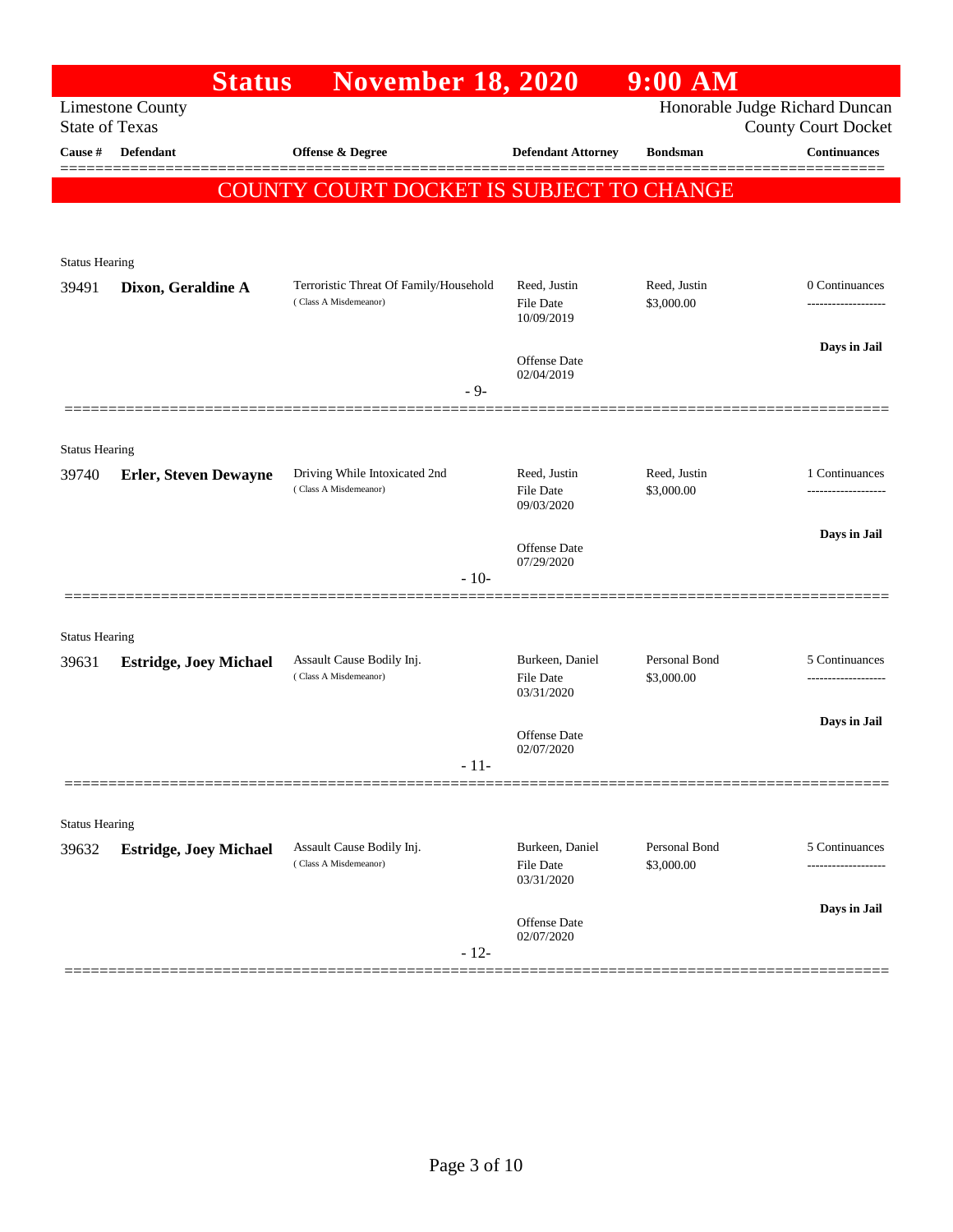|                                | <b>Status</b>                        | <b>November 18, 2020</b>                                   |                                                   | $9:00$ AM                       |                                       |
|--------------------------------|--------------------------------------|------------------------------------------------------------|---------------------------------------------------|---------------------------------|---------------------------------------|
| <b>State of Texas</b>          | <b>Limestone County</b>              |                                                            |                                                   | Honorable Judge Richard Duncan  | <b>County Court Docket</b>            |
| Cause #                        | Defendant                            | Offense & Degree                                           | <b>Defendant Attorney</b>                         | <b>Bondsman</b>                 | <b>Continuances</b><br>=======        |
|                                |                                      | COUNTY COURT DOCKET IS SUBJECT TO CHANGE                   |                                                   |                                 |                                       |
| <b>Status Hearing</b>          |                                      |                                                            |                                                   |                                 |                                       |
| 39731                          | Frisby, Christopher<br>Ray           | Criminal Trespass W/Deadly Weapon                          | Reed, Benjie                                      | Reed, Benjie                    | 2 Continuances                        |
|                                |                                      | (Class A Misdemeanor)                                      | File Date<br>08/20/2020                           | \$3,000.00                      |                                       |
|                                |                                      | $-13-$                                                     | <b>Offense</b> Date<br>03/24/2020                 |                                 | Days in Jail                          |
|                                |                                      |                                                            |                                                   |                                 |                                       |
| <b>Review Hearing</b><br>39222 | Garcia, Jose, Jr.                    | Criminal Trespass In Habitation/Super<br>Fund Site         | Sanders, Raymond L.                               | Ace Bail Bonds - Crockett       | 9 Continuances                        |
|                                |                                      | (Class A Misdemeanor)                                      | File Date<br>01/04/2019                           | \$10,000.00                     |                                       |
|                                |                                      |                                                            | Offense Date<br>06/27/2017                        |                                 | Days in Jail                          |
|                                |                                      | $-14-$                                                     |                                                   |                                 |                                       |
| <b>Status Hearing</b>          |                                      |                                                            |                                                   |                                 |                                       |
| 39677                          | <b>Gray, Toby Dwayne</b>             | Driving While Intoxicated<br>(Class B Misdemeanor)         | Moore, David E.<br><b>File Date</b><br>05/19/2020 | County Bail Bonds<br>\$2,000.00 | 3 Continuances<br>------------------- |
|                                |                                      | $-15-$                                                     | Offense Date<br>01/31/2020                        |                                 | Days in Jail                          |
|                                |                                      |                                                            |                                                   |                                 |                                       |
| <b>Status Hearing</b>          |                                      |                                                            |                                                   |                                 |                                       |
| 39586                          | Henry, Anastasia<br><b>Kambrelle</b> | Resist Arrest Search Or Transport<br>(Class A Misdemeanor) | Reed, Benjie<br>File Date                         | Reed, Benjie<br>\$3,000.00      | 8 Continuances                        |
|                                |                                      |                                                            | 02/04/2020                                        |                                 |                                       |
|                                |                                      | $-16-$                                                     | Offense Date<br>12/24/2019                        |                                 | Days in Jail                          |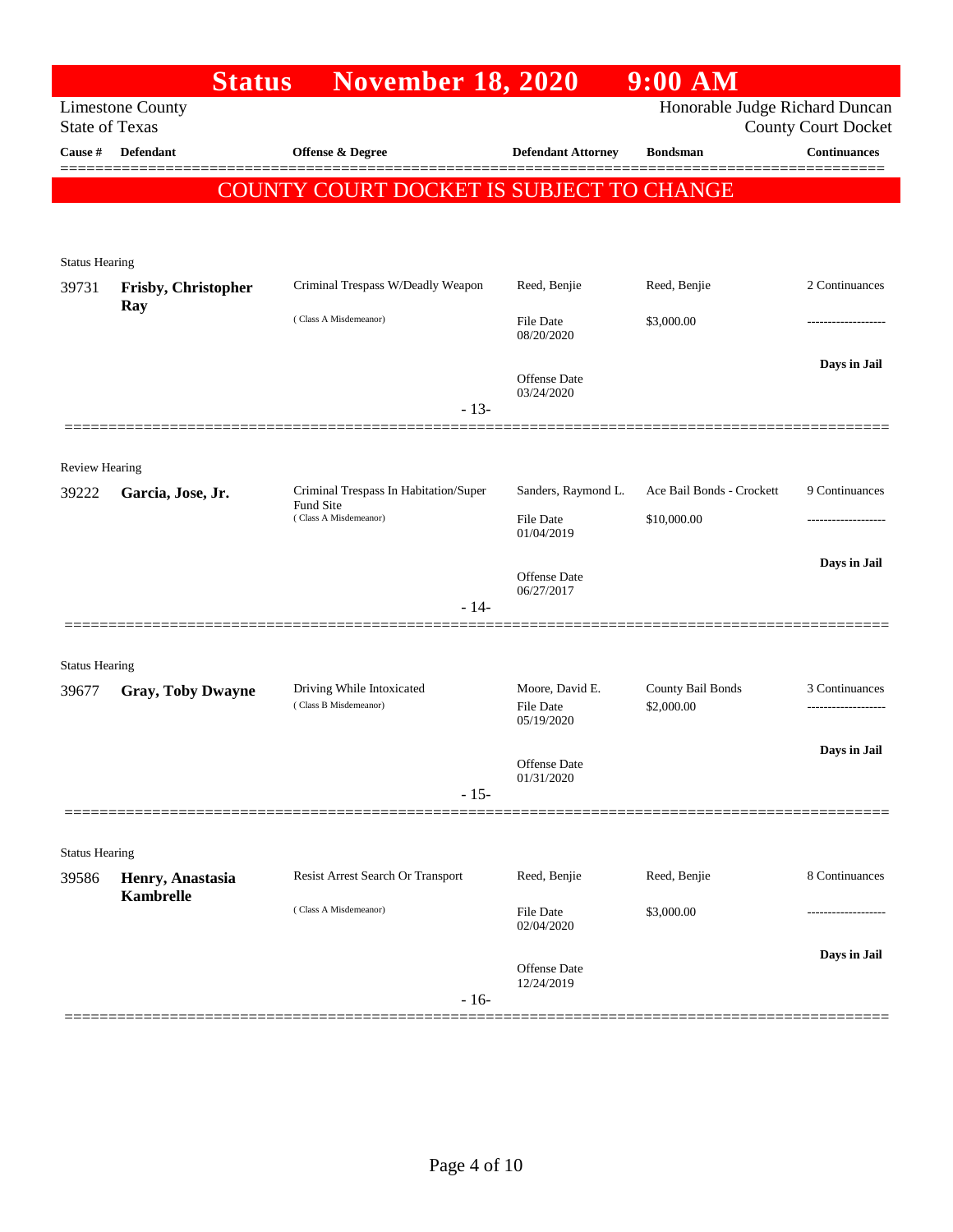|                       | <b>Status</b>                         | <b>November 18, 2020</b>                          |                                | $9:00$ AM           |                                                              |
|-----------------------|---------------------------------------|---------------------------------------------------|--------------------------------|---------------------|--------------------------------------------------------------|
| <b>State of Texas</b> | <b>Limestone County</b>               |                                                   |                                |                     | Honorable Judge Richard Duncan<br><b>County Court Docket</b> |
| Cause #               | <b>Defendant</b>                      | Offense & Degree                                  | <b>Defendant Attorney</b>      | <b>Bondsman</b>     | Continuances                                                 |
|                       |                                       | COUNTY COURT DOCKET IS SUBJECT TO CHANGE          |                                |                     |                                                              |
|                       |                                       |                                                   |                                |                     |                                                              |
|                       |                                       |                                                   |                                |                     |                                                              |
| <b>Status Hearing</b> |                                       |                                                   |                                |                     |                                                              |
| 39544                 | <b>Henson Byrd, Brittney</b><br>Laray | False Report To Police Off/Sp Inv/Law<br>Enf Empl | Reed, Benjie                   | Personal Bond       | 9 Continuances                                               |
|                       |                                       | (Class B Misdemeanor)                             | <b>File Date</b><br>12/26/2019 | \$2,000.00          |                                                              |
|                       |                                       |                                                   |                                |                     | Days in Jail                                                 |
|                       |                                       |                                                   | Offense Date<br>08/15/2019     |                     |                                                              |
|                       |                                       | $-17-$                                            |                                |                     |                                                              |
|                       |                                       |                                                   |                                |                     |                                                              |
| <b>Status Hearing</b> |                                       |                                                   |                                |                     |                                                              |
| 39687                 | Jackson, Detriauna                    | Driving While Intoxicated Bac >=0.15              | Moore, David E.                | Personal Bond       | 4 Continuances                                               |
|                       | Keishon                               | (Class A Misdemeanor)                             | <b>File Date</b>               | \$2,000.00          |                                                              |
|                       |                                       |                                                   | 06/12/2020                     |                     |                                                              |
|                       |                                       |                                                   | Offense Date                   |                     | Days in Jail                                                 |
|                       |                                       | $-18-$                                            | 01/30/2020                     |                     |                                                              |
|                       |                                       |                                                   |                                |                     |                                                              |
| <b>Status Hearing</b> |                                       |                                                   |                                |                     |                                                              |
| 39718                 | Jackson, Detriauna                    | Bail Jumping And Fail To Appear                   | Moore, David E.                |                     | 3 Continuances                                               |
|                       | Keishon                               | (Class A Misdemeanor)                             | <b>File Date</b>               |                     |                                                              |
|                       |                                       |                                                   | 07/21/2020                     |                     |                                                              |
|                       |                                       |                                                   | Offense Date                   |                     | Days in Jail                                                 |
|                       |                                       |                                                   | 07/09/2020                     |                     |                                                              |
|                       |                                       | $-19-$                                            |                                |                     |                                                              |
|                       |                                       |                                                   |                                |                     |                                                              |
| <b>Status Hearing</b> |                                       |                                                   |                                |                     |                                                              |
| 39495                 | <b>Mack, Alton Maurice,</b><br>Jr.    | Criminal Mischief >=\$100<\$750                   | Reed, Benjie                   | Freebird Bail Bonds | 10 Continuances                                              |
|                       |                                       | (Class B Misdemeanor)                             | <b>File Date</b><br>10/31/2019 | \$1,000.00          | --------------                                               |
|                       |                                       |                                                   |                                |                     | Days in Jail                                                 |
|                       |                                       |                                                   | Offense Date<br>10/05/2019     |                     |                                                              |
|                       |                                       | $-20-$                                            |                                |                     |                                                              |
|                       |                                       |                                                   |                                |                     |                                                              |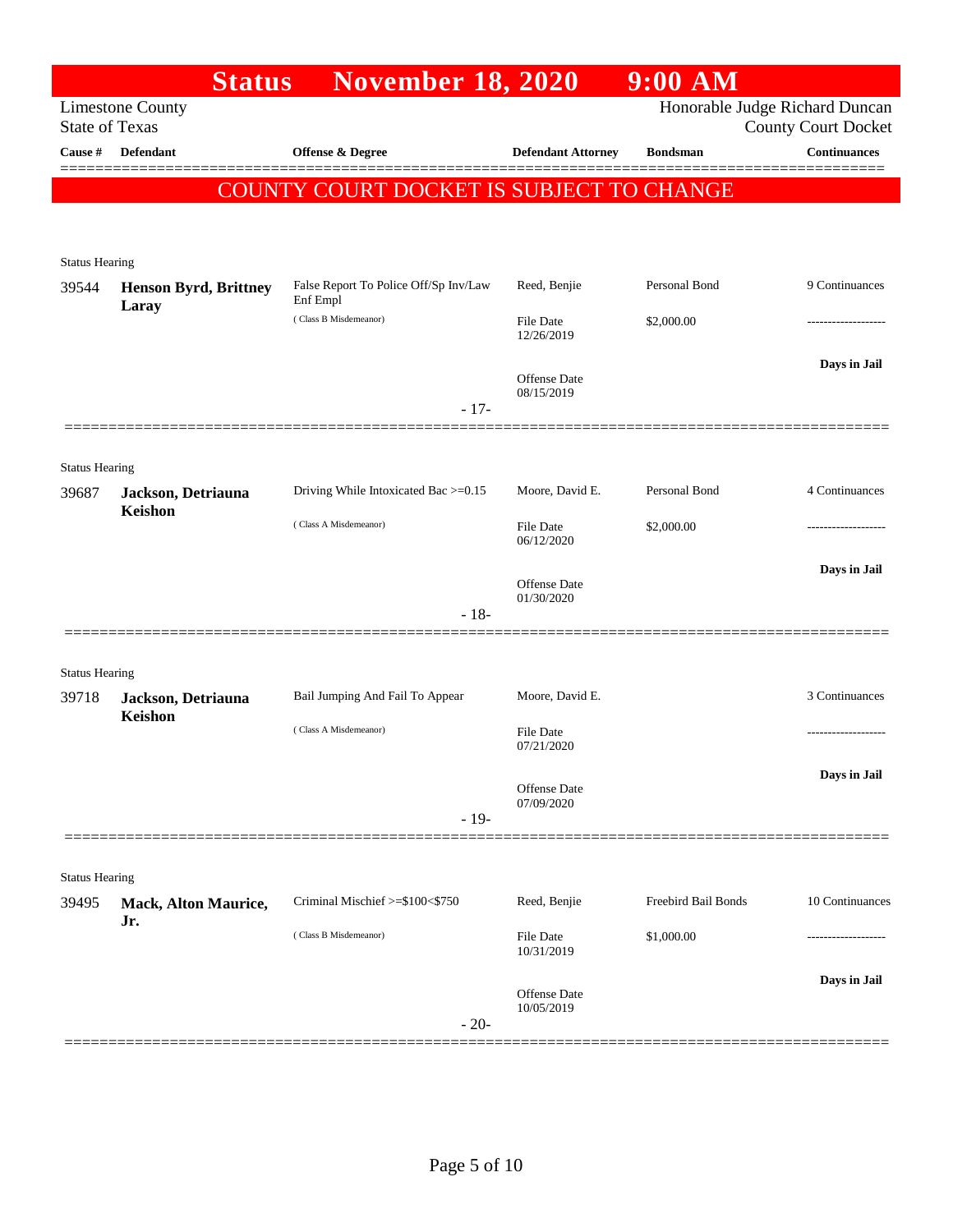|                                | <b>Status</b>                    | <b>November 18, 2020</b>                      |                                   | 9:00 AM             |                                                              |
|--------------------------------|----------------------------------|-----------------------------------------------|-----------------------------------|---------------------|--------------------------------------------------------------|
| <b>State of Texas</b>          | <b>Limestone County</b>          |                                               |                                   |                     | Honorable Judge Richard Duncan<br><b>County Court Docket</b> |
| Cause #                        | Defendant                        | Offense & Degree                              | <b>Defendant Attorney</b>         | <b>Bondsman</b>     | <b>Continuances</b>                                          |
|                                |                                  | COUNTY COURT DOCKET IS SUBJECT TO CHANGE      |                                   |                     |                                                              |
|                                |                                  |                                               |                                   |                     |                                                              |
| <b>Status Hearing</b>          |                                  |                                               |                                   |                     |                                                              |
| 39496                          | Mack, Alton Maurice,             | Harassment                                    | Reed, Benjie                      | Freebird Bail Bonds | 10 Continuances                                              |
|                                | Jr.                              | (Class B Misdemeanor)                         | File Date<br>10/31/2019           | \$1,000.00          |                                                              |
|                                |                                  |                                               | Offense Date<br>10/04/2019        |                     | Days in Jail                                                 |
|                                |                                  | $-21-$                                        |                                   |                     |                                                              |
|                                |                                  |                                               |                                   |                     |                                                              |
| <b>Status Hearing</b><br>39520 | Mack, Alton Maurice,<br>Jr.      | Criminal Trespass                             | Reed, Benjie                      | Reed, Bobby         | 9 Continuances                                               |
|                                |                                  | (Class B Misdemeanor)                         | File Date<br>12/03/2019           | \$2,000.00          |                                                              |
|                                |                                  |                                               | Offense Date<br>11/17/2019        |                     | Days in Jail                                                 |
|                                |                                  | $-22-$                                        |                                   |                     |                                                              |
| <b>Status Hearing</b>          |                                  |                                               |                                   |                     |                                                              |
| 39654                          | <b>Masters, William</b><br>Heath | Resist Arrest Search Or Transport             | Tate, Greg                        | Freebird Bail Bonds | 5 Continuances                                               |
|                                |                                  | (Class A Misdemeanor)                         | <b>File Date</b><br>04/17/2020    | \$5,000.00          | --------------                                               |
|                                |                                  |                                               | Offense Date<br>03/03/2020        |                     | Days in Jail                                                 |
|                                |                                  | $-23-$                                        |                                   |                     |                                                              |
|                                |                                  |                                               |                                   |                     |                                                              |
| <b>Status Hearing</b><br>39706 | Perez, Jeremiah<br>Guillermo     | Assault Causes Bodily Injury Family<br>Member | Burkeen, Daniel                   | County Bail Bonds   | 3 Continuances                                               |
|                                |                                  | (Class A Misdemeanor)                         | File Date<br>07/07/2020           | \$3,000.00          | -----------------                                            |
|                                |                                  | $-24-$                                        | <b>Offense</b> Date<br>05/31/2020 |                     | Days in Jail                                                 |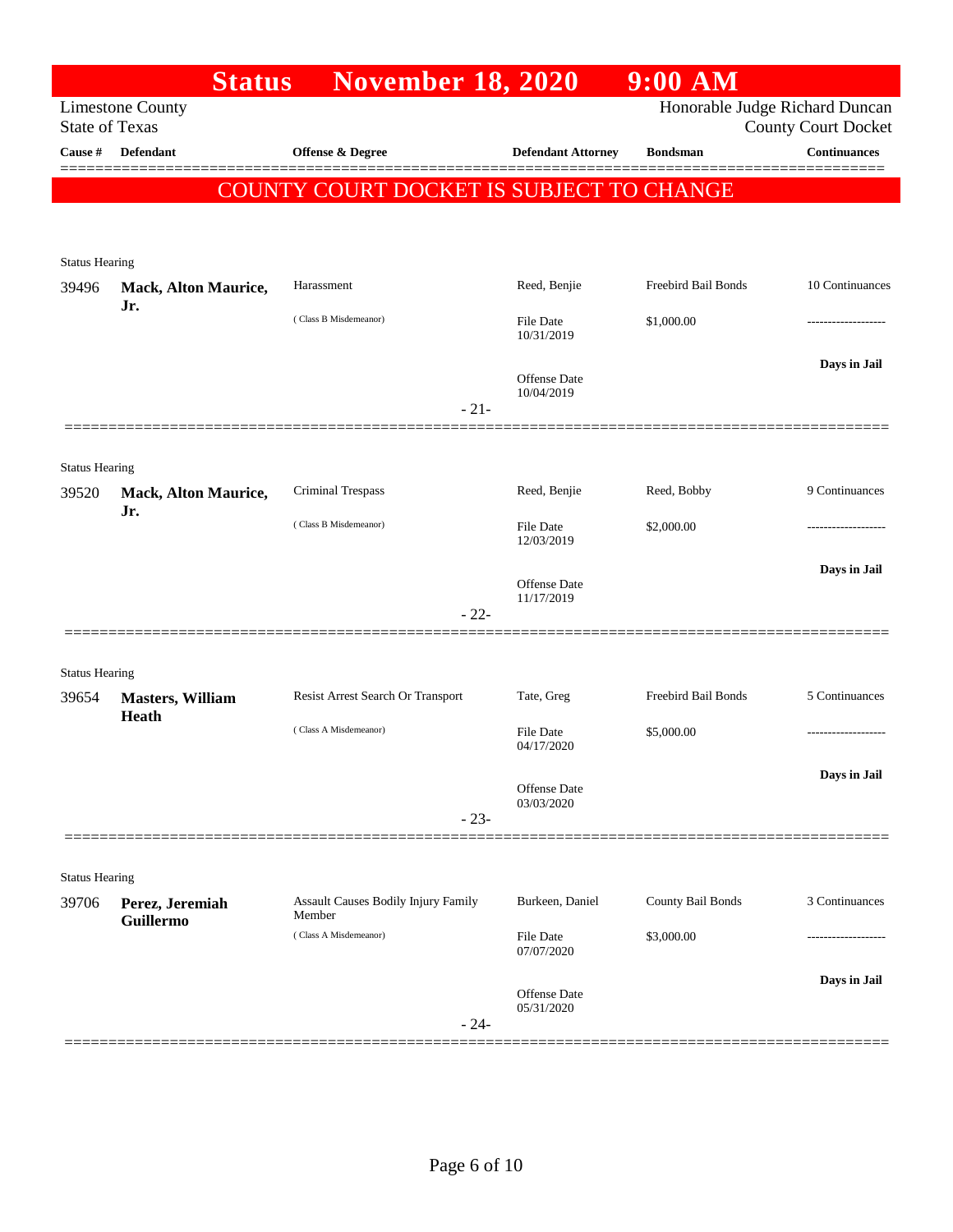|                       | <b>Status</b>                      | <b>November 18, 2020</b>                                          |                                                       | $9:00$ AM                         |                                                              |
|-----------------------|------------------------------------|-------------------------------------------------------------------|-------------------------------------------------------|-----------------------------------|--------------------------------------------------------------|
| <b>State of Texas</b> | <b>Limestone County</b>            |                                                                   |                                                       |                                   | Honorable Judge Richard Duncan<br><b>County Court Docket</b> |
| <b>Cause</b> #        | Defendant                          | <b>Offense &amp; Degree</b>                                       | <b>Defendant Attorney</b>                             | <b>Bondsman</b>                   | Continuances                                                 |
|                       |                                    | <b>COUNTY COURT DOCKET IS SUBJECT TO CHANGE</b>                   |                                                       |                                   |                                                              |
|                       |                                    |                                                                   |                                                       |                                   |                                                              |
| <b>Status Hearing</b> |                                    |                                                                   |                                                       |                                   |                                                              |
| 39723                 | Perez, Manuel Antonio              | Driving While Intoxicated Bac $> = 0.15$<br>(Class A Misdemeanor) | Diaz, Carlos C<br>File Date<br>07/28/2020             | Freebird Bail Bonds<br>\$2,000.00 | 2 Continuances<br>-------------------                        |
|                       |                                    |                                                                   | Offense Date<br>03/09/2019                            |                                   | Days in Jail                                                 |
|                       |                                    | $-25-$                                                            |                                                       |                                   |                                                              |
| <b>Status Hearing</b> |                                    |                                                                   |                                                       |                                   |                                                              |
| 39648                 | <b>Pullin, Zachary James</b>       | Assault Cause Bodily Inj.<br>(Class A Misdemeanor)                | Latray, Michelle J.<br><b>File Date</b><br>04/15/2020 | County Bail Bonds<br>\$2,000.00   | 4 Continuances                                               |
|                       |                                    |                                                                   |                                                       |                                   | Days in Jail                                                 |
|                       |                                    |                                                                   | Offense Date<br>03/04/2020                            |                                   |                                                              |
|                       |                                    | $-26-$                                                            |                                                       |                                   |                                                              |
| <b>Status Hearing</b> |                                    |                                                                   |                                                       |                                   |                                                              |
| 39732                 | Ray, Perry Joe                     | Assault Causes Bodily Injury Family                               | Tate, Greg                                            | County Bail Bonds                 | 2 Continuances                                               |
|                       |                                    | Member<br>(Class A Misdemeanor)                                   | <b>File Date</b><br>08/20/2020                        | \$3,000.00                        |                                                              |
|                       |                                    |                                                                   |                                                       |                                   | Days in Jail                                                 |
|                       |                                    |                                                                   | Offense Date<br>05/24/2020                            |                                   |                                                              |
|                       |                                    | $-27-$                                                            |                                                       |                                   |                                                              |
| <b>Status Hearing</b> |                                    |                                                                   |                                                       |                                   |                                                              |
| 39653                 | Richardson, Sarah<br><b>Nicole</b> | Assault Causes Bodily Injury Family<br>Member                     | Reed, Justin                                          | Reed, Justin                      | 5 Continuances                                               |
|                       |                                    | (Class A Misdemeanor)                                             | File Date<br>04/15/2020                               | \$3,000.00                        |                                                              |
|                       |                                    | $-28-$                                                            | Offense Date<br>03/23/2020                            |                                   | Days in Jail                                                 |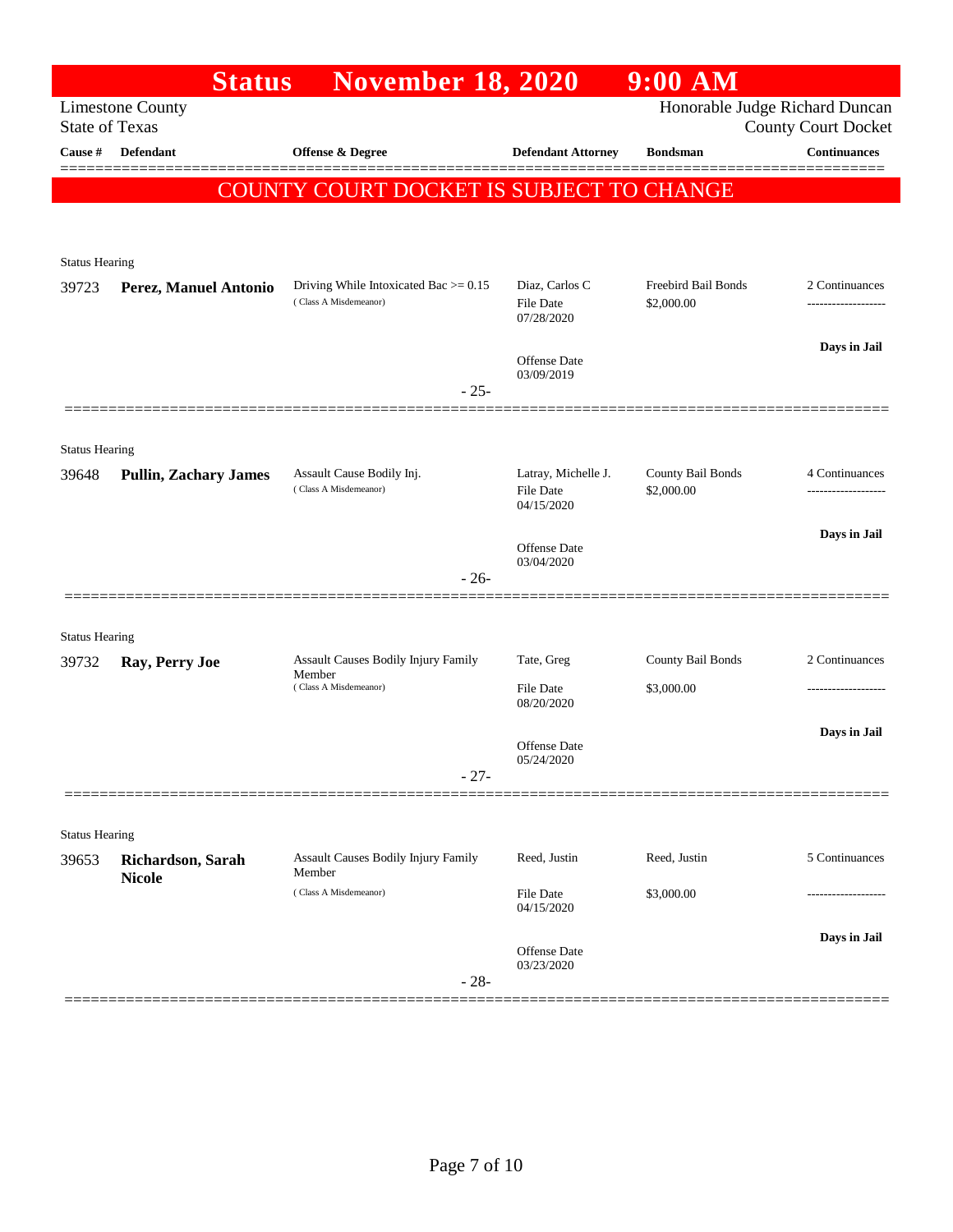|                       | <b>Status</b>                | <b>November 18, 2020</b>                                                      |                                     | 9:00 AM                     |                                                              |
|-----------------------|------------------------------|-------------------------------------------------------------------------------|-------------------------------------|-----------------------------|--------------------------------------------------------------|
| <b>State of Texas</b> | <b>Limestone County</b>      |                                                                               |                                     |                             | Honorable Judge Richard Duncan<br><b>County Court Docket</b> |
| Cause #               | Defendant                    | Offense & Degree                                                              | <b>Defendant Attorney</b>           | <b>Bondsman</b>             | <b>Continuances</b><br>======                                |
|                       |                              | COUNTY COURT DOCKET IS SUBJECT TO CHANGE                                      |                                     |                             |                                                              |
|                       |                              |                                                                               |                                     |                             |                                                              |
| <b>Status Hearing</b> |                              |                                                                               |                                     |                             |                                                              |
| 39714                 | <b>Rincker, David Joseph</b> | Poss Cs Pg $3 < 28g$<br>(Class A Misdemeanor)                                 |                                     | Freebird Bail Bonds         | 3 Continuances                                               |
|                       |                              |                                                                               | <b>File Date</b><br>07/21/2020      | \$3,000.00                  |                                                              |
|                       |                              |                                                                               | Offense Date                        |                             | Days in Jail                                                 |
|                       |                              | $-29-$                                                                        | 05/07/2020                          |                             |                                                              |
|                       |                              |                                                                               |                                     |                             |                                                              |
| <b>Status Hearing</b> |                              |                                                                               |                                     |                             |                                                              |
| 39703                 | <b>Rockey, Melvin</b>        | <b>Assault Causes Bodily Injury Family</b><br>Member<br>(Class A Misdemeanor) | Moore, David E.<br><b>File Date</b> | Personal Bond               | 3 Continuances                                               |
|                       |                              |                                                                               | 07/07/2020                          | \$5,000.00                  | .                                                            |
|                       |                              |                                                                               | Offense Date                        |                             | Days in Jail                                                 |
|                       |                              | $-30-$                                                                        | 10/29/2019                          |                             |                                                              |
|                       |                              |                                                                               |                                     |                             |                                                              |
| <b>Status Hearing</b> |                              |                                                                               |                                     |                             |                                                              |
| 39704                 | Rockey, Melvin               | Assault Causes Bodily Injury Family<br>Member<br>(Class A Misdemeanor)        | Moore, David E.<br><b>File Date</b> | Personal Bond<br>\$5,000.00 | 3 Continuances<br>.                                          |
|                       |                              |                                                                               | 07/07/2020                          |                             |                                                              |
|                       |                              |                                                                               | Offense Date                        |                             | Days in Jail                                                 |
|                       |                              | $-31-$                                                                        | 10/29/2019                          |                             |                                                              |
|                       |                              |                                                                               |                                     |                             |                                                              |
| <b>Status Hearing</b> |                              |                                                                               |                                     |                             |                                                              |
| 39696                 | Sanchez-Vasquez,<br>Romario  | Interfer W/Emergency Req For<br>Assistance                                    | Moore, David E.                     | County Bail Bonds           | 4 Continuances                                               |
|                       |                              | (Class A Misdemeanor)                                                         | <b>File Date</b><br>06/25/2020      | \$3,000.00                  |                                                              |
|                       |                              |                                                                               | Offense Date                        |                             | Days in Jail                                                 |
|                       |                              | $-32-$                                                                        | 03/13/2020                          |                             |                                                              |
|                       |                              |                                                                               |                                     |                             |                                                              |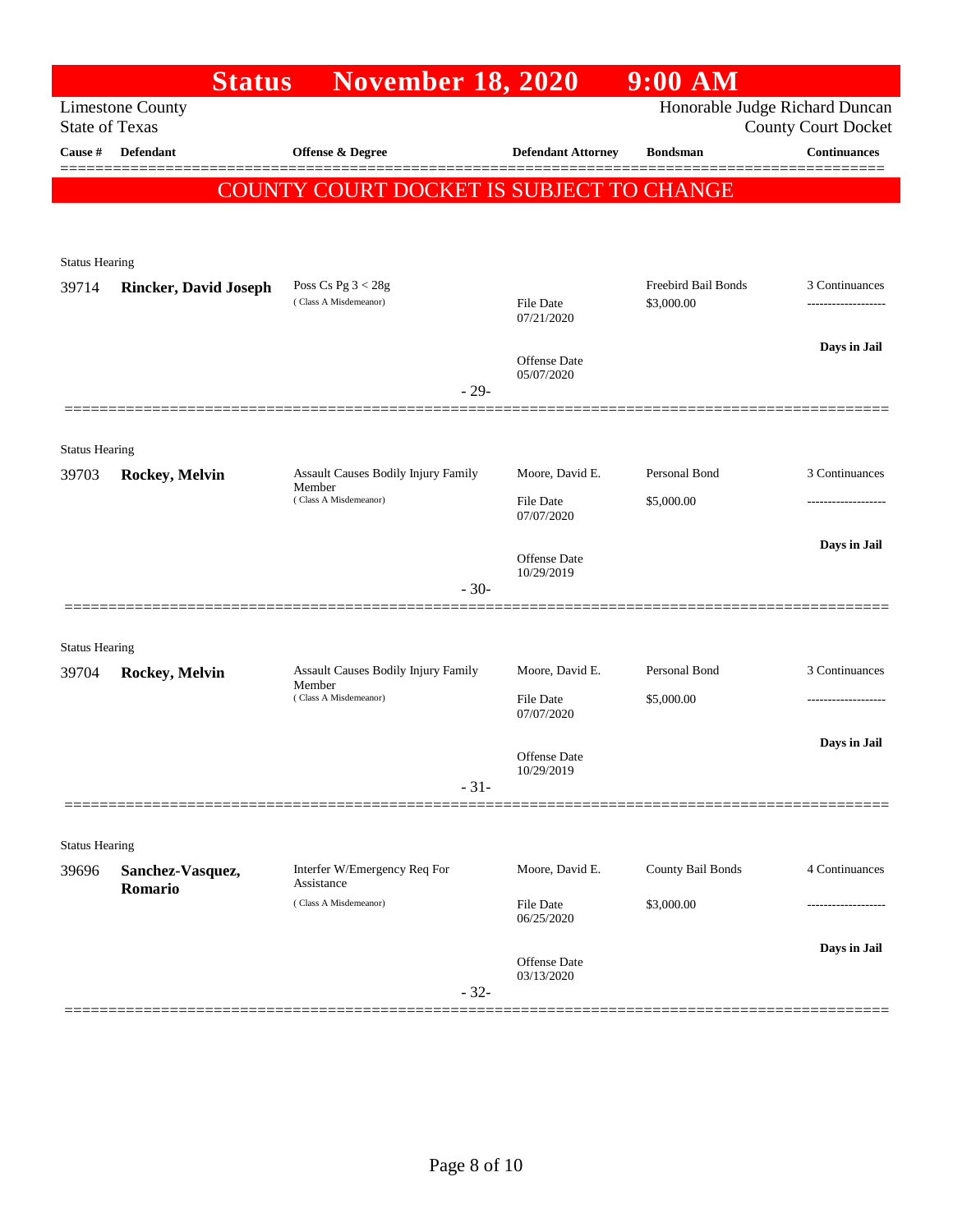|                                | <b>Status</b>                        | <b>November 18, 2020</b>                             |                                   | $9:00$ AM           |                                                              |
|--------------------------------|--------------------------------------|------------------------------------------------------|-----------------------------------|---------------------|--------------------------------------------------------------|
| <b>State of Texas</b>          | <b>Limestone County</b>              |                                                      |                                   |                     | Honorable Judge Richard Duncan<br><b>County Court Docket</b> |
| Cause #                        | Defendant                            | Offense & Degree                                     | <b>Defendant Attorney</b>         | <b>Bondsman</b>     | <b>Continuances</b>                                          |
|                                |                                      |                                                      |                                   |                     |                                                              |
|                                |                                      | COUNTY COURT DOCKET IS SUBJECT TO CHANGE             |                                   |                     |                                                              |
|                                |                                      |                                                      |                                   |                     |                                                              |
| <b>Status Hearing</b>          |                                      |                                                      |                                   |                     |                                                              |
| 39697                          | Sanchez-Vasquez,<br>Romario          | <b>Assault Causes Bodily Injury Family</b><br>Member | Moore, David E.                   | County Bail Bonds   | 4 Continuances                                               |
|                                |                                      | (Class A Misdemeanor)                                | File Date<br>06/25/2020           | \$3,000.00          |                                                              |
|                                |                                      |                                                      |                                   |                     | Days in Jail                                                 |
|                                |                                      |                                                      | <b>Offense</b> Date<br>03/13/2020 |                     |                                                              |
|                                |                                      | $-33-$                                               |                                   |                     |                                                              |
|                                |                                      |                                                      |                                   |                     |                                                              |
| <b>Review Hearing</b><br>39374 | Sullivan, Jessey Jo                  | Assault Cause Bodily Inj.                            | Moore, David E.                   | County Bail Bonds   | 5 Continuances                                               |
|                                |                                      | (Class A Misdemeanor)                                | <b>File Date</b><br>05/28/2019    | \$5,000.00          |                                                              |
|                                |                                      |                                                      |                                   |                     | Days in Jail                                                 |
|                                |                                      | $-34-$                                               | <b>Offense</b> Date<br>02/23/2019 |                     |                                                              |
|                                |                                      |                                                      |                                   |                     |                                                              |
| Plea Hearing                   |                                      |                                                      |                                   |                     |                                                              |
| 39539                          | <b>Teer, Jason Scott</b>             | Driving W/Lic Inv W/Prev                             | Robinson, George M.               | County Bail Bonds   | 10 Continuances                                              |
|                                |                                      | Conv/Susp/W/O Fin Res<br>(Class B Misdemeanor)       | <b>File Date</b><br>12/18/2019    | \$2,500.00          | .                                                            |
|                                |                                      |                                                      |                                   |                     | Days in Jail                                                 |
|                                |                                      |                                                      | Offense Date<br>11/05/2019        |                     |                                                              |
|                                |                                      | $-35-$                                               |                                   |                     |                                                              |
|                                |                                      |                                                      |                                   |                     |                                                              |
| <b>Status Hearing</b>          |                                      | Criminal Mischief >=\$750<\$2,500                    |                                   | Freebird Bail Bonds | 2 Continuances                                               |
| 39726                          | <b>Turrubiarte, Traetin</b><br>Quinn |                                                      | Martin, Chris E.                  |                     |                                                              |
|                                |                                      | (Class A Misdemeanor)                                | File Date<br>08/06/2020           | \$3,000.00          |                                                              |
|                                |                                      |                                                      |                                   |                     | Days in Jail                                                 |
|                                |                                      | $-36-$                                               | Offense Date<br>06/17/2020        |                     |                                                              |
|                                |                                      |                                                      |                                   |                     |                                                              |